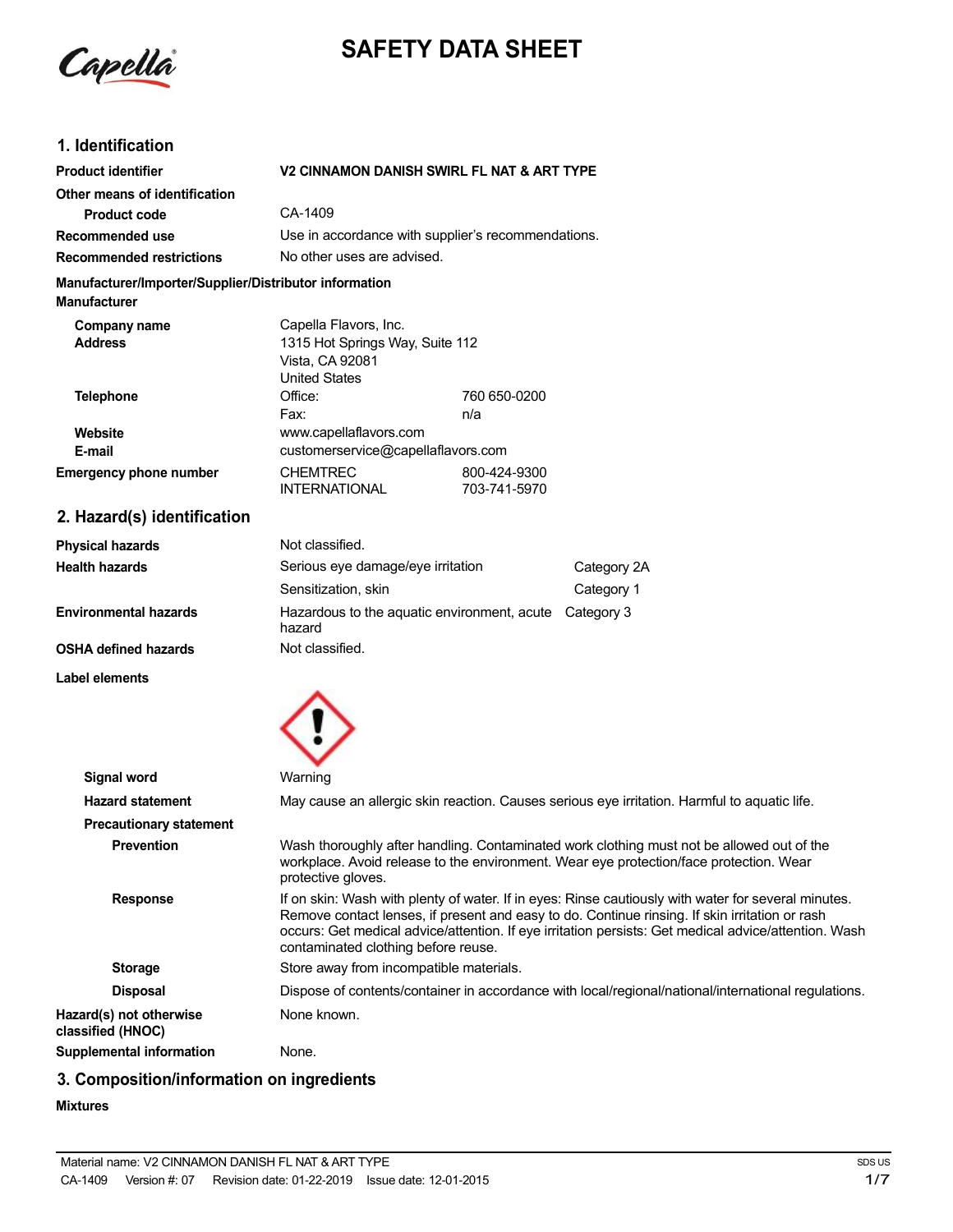| <b>Chemical name</b>                     | Common name and synonyms | <b>CAS number</b> | %         |
|------------------------------------------|--------------------------|-------------------|-----------|
| <b>NOM</b><br>PROPYLENE GLYCOL<br>NFI    |                          | 57-55-6           | $80 - 90$ |
| #38<br><b>BENZYL ALCOHOL</b><br>NOM NFI  |                          | $100 - 51 - 6$    | $5 - 10$  |
| VANILLIN #234                            |                          | 121-33-5          | $5 - 10$  |
| <b>CINNAMON OLEORESIN</b><br>#155        |                          | 84961-46-6        | $1 - 3$   |
| ETHYL MALTOL<br>NOM #169                 |                          | 4940-11-8         | $1 - 3$   |
| Other components below reportable levels |                          |                   | <1        |

Other components below reportable levels

\*Designates that a specific chemical identity and/or percentage of composition has been withheld as a trade secret.

# **4. First-aid measures**

| <b>Inhalation</b>                                                            | Move to fresh air. Call a physician if symptoms develop or persist.                                                                                                                                    |  |
|------------------------------------------------------------------------------|--------------------------------------------------------------------------------------------------------------------------------------------------------------------------------------------------------|--|
| <b>Skin contact</b>                                                          | Remove contaminated clothing immediately and wash skin with soap and water. In case of<br>eczema or other skin disorders: Seek medical attention and take along these instructions.                    |  |
| Eye contact                                                                  | Immediately flush eyes with plenty of water for at least 15 minutes. Remove contact lenses, if<br>present and easy to do. Continue rinsing. Get medical attention if irritation develops and persists. |  |
| Ingestion                                                                    | Rinse mouth. Get medical attention if symptoms occur.                                                                                                                                                  |  |
| <b>Most important</b><br>symptoms/effects, acute and<br>delayed              | Severe eye irritation. Symptoms may include stinging, tearing, redness, swelling, and blurred<br>vision. May cause an allergic skin reaction. Dermatitis. Rash.                                        |  |
| Indication of immediate<br>medical attention and special<br>treatment needed | Provide general supportive measures and treat symptomatically. Keep victim under observation.<br>Symptoms may be delayed.                                                                              |  |
| <b>General information</b>                                                   | Ensure that medical personnel are aware of the material(s) involved, and take precautions to<br>protect themselves. Wash contaminated clothing before reuse.                                           |  |
| 5. Fire-fighting measures                                                    |                                                                                                                                                                                                        |  |
| Suitable extinguishing media                                                 | Alcohol resistant foam. Powder. Carbon dioxide (CO2).                                                                                                                                                  |  |
| Unsuitable extinguishing<br>media                                            | Do not use water jet as an extinguisher, as this will spread the fire.                                                                                                                                 |  |
| Specific hazards arising from<br>the chemical                                | During fire, gases hazardous to health may be formed.                                                                                                                                                  |  |
| Special protective equipment<br>and precautions for firefighters             | Self-contained breathing apparatus and full protective clothing must be worn in case of fire.                                                                                                          |  |
| <b>Fire fighting</b><br>equipment/instructions                               | Move containers from fire area if you can do so without risk.                                                                                                                                          |  |
| <b>Specific methods</b>                                                      | Use standard firefighting procedures and consider the hazards of other involved materials.                                                                                                             |  |

**General fire hazards**

# **6. Accidental release measures**

| Personal precautions,<br>protective equipment and<br>emergency procedures | Keep unnecessary personnel away. Keep people away from and upwind of spill/leak. Wear<br>appropriate protective equipment and clothing during clean-up. Avoid breathing mist/vapors. Do<br>not touch damaged containers or spilled material unless wearing appropriate protective clothing.<br>Ensure adequate ventilation. Local authorities should be advised if significant spillages cannot be<br>contained. For personal protection, see section 8 of the SDS. |
|---------------------------------------------------------------------------|---------------------------------------------------------------------------------------------------------------------------------------------------------------------------------------------------------------------------------------------------------------------------------------------------------------------------------------------------------------------------------------------------------------------------------------------------------------------|
| Methods and materials for                                                 | Use water spray to reduce vapors or divert vapor cloud drift. Prevent product from entering drains.                                                                                                                                                                                                                                                                                                                                                                 |
| containment and cleaning up                                               | Large Spills: Stop the flow of material, if this is without risk. Dike the spilled material, where this is<br>possible. Absorb in vermiculite, dry sand or earth and place into containers. Following product<br>recovery, flush area with water.                                                                                                                                                                                                                   |
|                                                                           | Small Spills: Wipe up with absorbent material (e.g. cloth, fleece). Clean surface thoroughly to<br>remove residual contamination.                                                                                                                                                                                                                                                                                                                                   |
|                                                                           | Never return spills to original containers for re-use. For waste disposal, see section 13 of the SDS.                                                                                                                                                                                                                                                                                                                                                               |
| <b>Environmental precautions</b>                                          | Avoid release to the environment. Inform appropriate managerial or supervisory personnel of all<br>environmental releases. Prevent further leakage or spillage if safe to do so. Avoid discharge into<br>drains, water courses or onto the ground.                                                                                                                                                                                                                  |

No unusual fire or explosion hazards noted.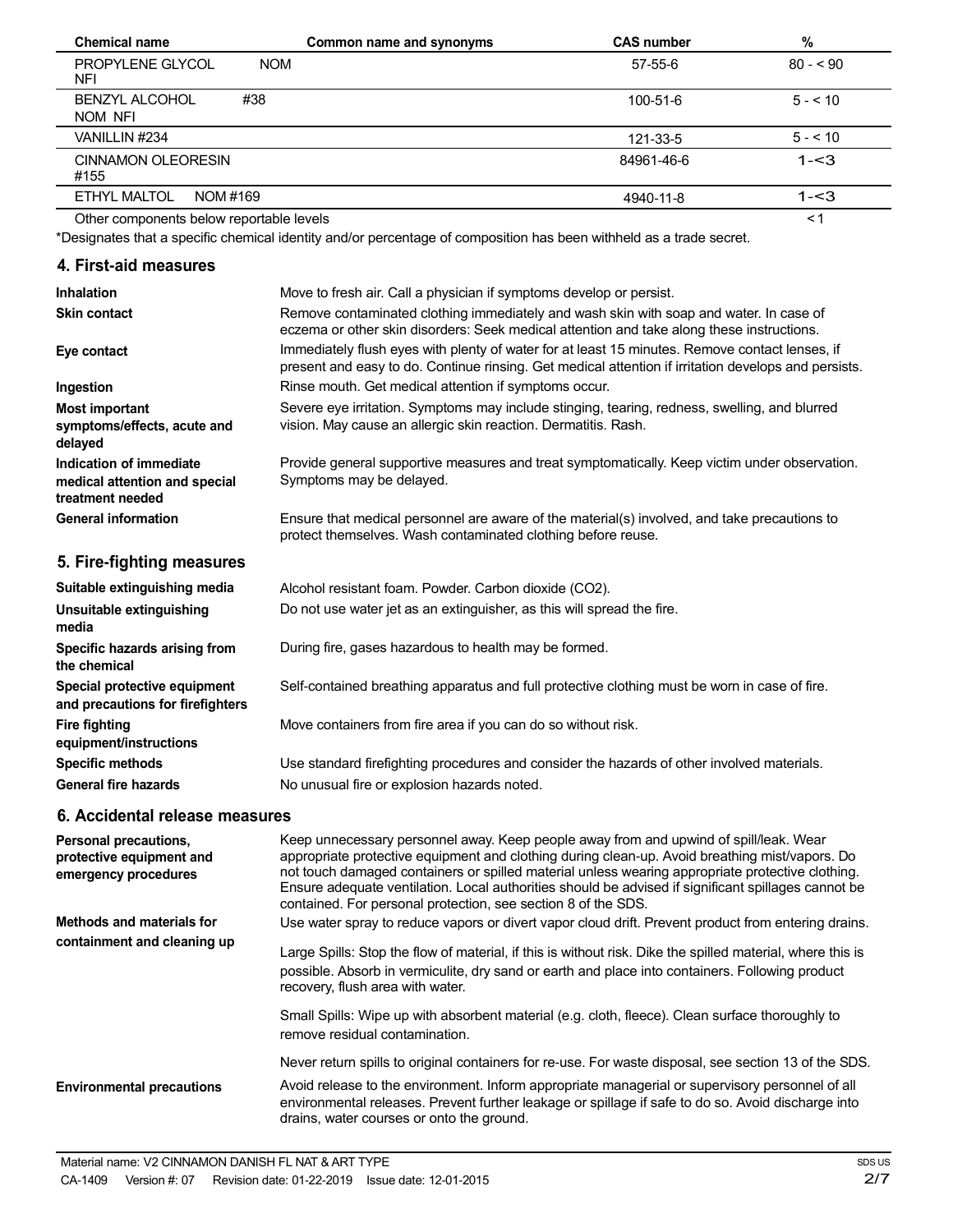# **7. Handling and storage**

**Precautions for safe handling**

Avoid breathing mist/vapors. Avoid contact with eyes, skin, and clothing. Avoid prolonged exposure. Provide adequate ventilation. Wear appropriate personal protective equipment. Avoid release to the environment. Observe good industrial hygiene practices. Store in tightly closed container. Store away from incompatible materials (see Section 10 of the SDS).

**Conditions for safe storage, including any incompatibilities**

#### **8. Exposure controls/personal protection**

#### **Occupational exposure limits**

The following constituents are the only constituents of the product which have a PEL, TLV or other recommended exposure limit. At this time, the other constituents have no known exposure limits.

|                                                         | US. Workplace Environmental Exposure Level (WEEL) Guides                                                                                                                                                                                                                                                                                                                                    |                   |          |
|---------------------------------------------------------|---------------------------------------------------------------------------------------------------------------------------------------------------------------------------------------------------------------------------------------------------------------------------------------------------------------------------------------------------------------------------------------------|-------------------|----------|
| <b>Components</b>                                       | <b>Type</b>                                                                                                                                                                                                                                                                                                                                                                                 | Value             | Form     |
| <b>BENZYL ALCOHOL</b><br>#38 NOM NFI (CAS<br>$100-51-6$ | <b>TWA</b>                                                                                                                                                                                                                                                                                                                                                                                  | 44.2 mg/m3        |          |
|                                                         |                                                                                                                                                                                                                                                                                                                                                                                             | 10 ppm            |          |
| PROPYLENE GLYCOL<br>NOM NFI (CAS 57-55-6)               | <b>TWA</b>                                                                                                                                                                                                                                                                                                                                                                                  | $10 \text{ mg/m}$ | Aerosol. |
| VANILLIN #234 (CAS<br>121-33-5)                         | <b>TWA</b>                                                                                                                                                                                                                                                                                                                                                                                  | $10$ mg/m $3$     |          |
| <b>Biological limit values</b>                          | No biological exposure limits noted for the ingredient(s).                                                                                                                                                                                                                                                                                                                                  |                   |          |
| Appropriate engineering<br>controls                     | Good general ventilation should be used. Ventilation rates should be matched to conditions. If<br>applicable, use process enclosures, local exhaust ventilation, or other engineering controls to<br>maintain airborne levels below recommended exposure limits. If exposure limits have not been<br>established, maintain airborne levels to an acceptable level. Provide eyewash station. |                   |          |
|                                                         | Individual protection measures, such as personal protective equipment                                                                                                                                                                                                                                                                                                                       |                   |          |
| Eye/face protection                                     | Face shield is recommended. Wear safety glasses with side shields (or goggles).                                                                                                                                                                                                                                                                                                             |                   |          |
| <b>Skin protection</b>                                  |                                                                                                                                                                                                                                                                                                                                                                                             |                   |          |
| <b>Hand protection</b>                                  | Wear appropriate chemical resistant gloves.                                                                                                                                                                                                                                                                                                                                                 |                   |          |
| <b>Other</b>                                            | Wear appropriate chemical resistant clothing. Use of an impervious apron is recommended.                                                                                                                                                                                                                                                                                                    |                   |          |
| <b>Respiratory protection</b>                           | In case of insufficient ventilation, wear suitable respiratory equipment.                                                                                                                                                                                                                                                                                                                   |                   |          |
| <b>Thermal hazards</b>                                  | Wear appropriate thermal protective clothing, when necessary.                                                                                                                                                                                                                                                                                                                               |                   |          |
| General hygiene<br>considerations                       | Always observe good personal hygiene measures, such as washing after handling the material<br>and before eating, drinking, and/or smoking. Routinely wash work clothing and protective<br>equipment to remove contaminants. Contaminated work clothing should not be allowed out of the<br>workplace.                                                                                       |                   |          |

### **9. Physical and chemical properties**

| Appearance                                   |                                    |
|----------------------------------------------|------------------------------------|
| <b>Physical state</b>                        | Liguid.                            |
| Form                                         | Liguid.                            |
| Color                                        | Not available.                     |
| Odor                                         | Not available.                     |
| Odor threshold                               | Not available.                     |
| рH                                           | Not available.                     |
| Melting point/freezing point                 | $-74.2$ °F ( $-59$ °C) estimated   |
| Initial boiling point and boiling<br>range   | 370.76 °F (188.2 °C) estimated     |
| <b>Flash point</b>                           | > 220.0 °F (> 104.4 °C) Closed Cup |
| <b>Evaporation rate</b>                      | Not available.                     |
| Flammability (solid, gas)                    | Not applicable.                    |
| Upper/lower flammability or explosive limits |                                    |
| Flammability limit - lower<br>(%)            | Not available.                     |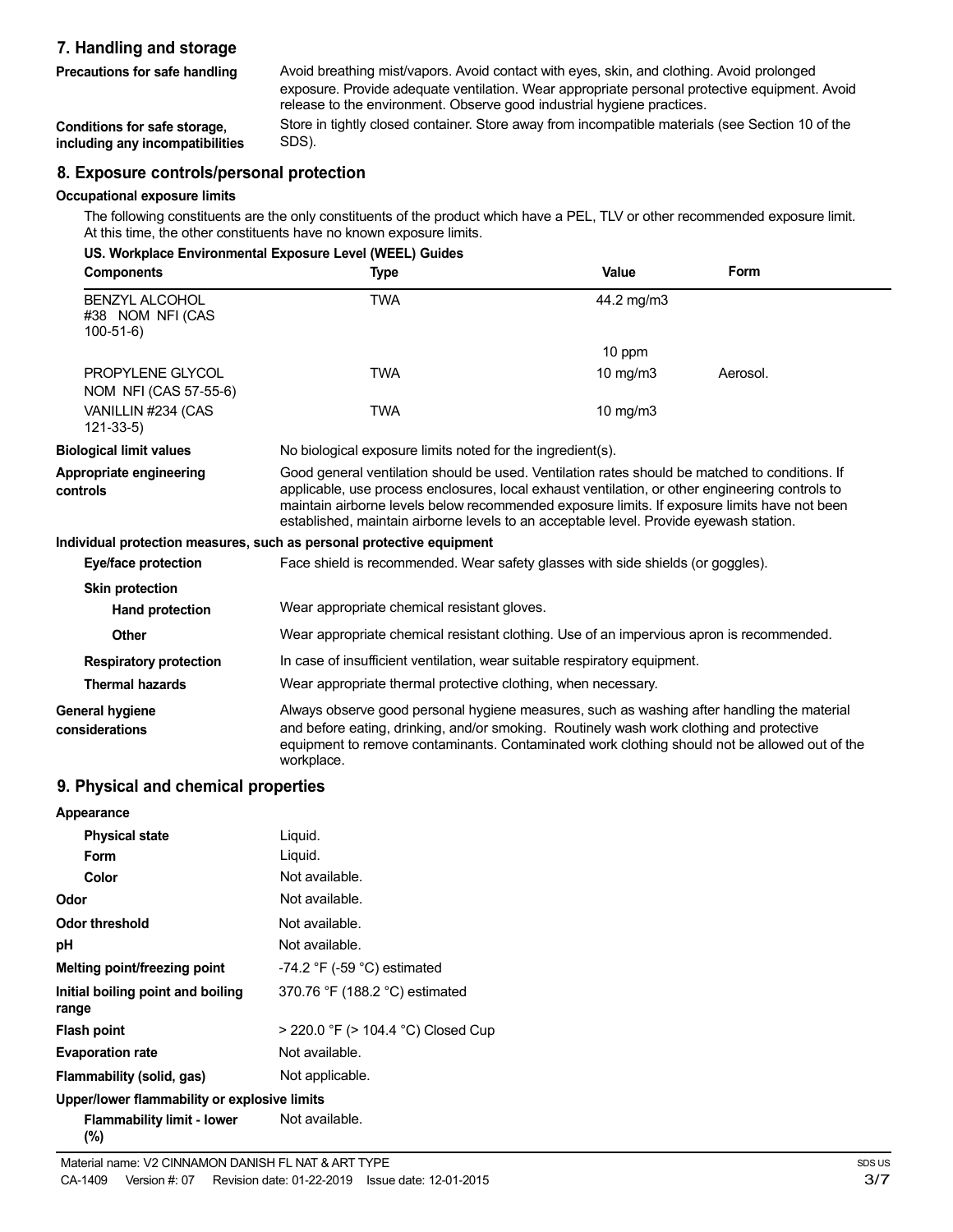| <b>Flammability limit - upper</b><br>$(\%)$       | Not available.                                                                                                             |
|---------------------------------------------------|----------------------------------------------------------------------------------------------------------------------------|
| Explosive limit - lower (%)                       | Not available.                                                                                                             |
| Explosive limit - upper (%)                       | Not available.                                                                                                             |
| Vapor pressure                                    | 0.16 hPa estimated                                                                                                         |
| Vapor density                                     | Not available.                                                                                                             |
| <b>Relative density</b>                           | Not available.                                                                                                             |
| Solubility(ies)                                   |                                                                                                                            |
| Solubility (water)                                | Not available.                                                                                                             |
| <b>Partition coefficient</b><br>(n-octanol/water) | Not available.                                                                                                             |
| <b>Auto-ignition temperature</b>                  | 700 °F (371.11 °C) estimated                                                                                               |
| <b>Decomposition temperature</b>                  | Not available.                                                                                                             |
| <b>Viscosity</b>                                  | Not available.                                                                                                             |
| <b>Other information</b>                          |                                                                                                                            |
| <b>Explosive properties</b>                       | Not explosive.                                                                                                             |
| <b>Flammability class</b>                         | Combustible IIIB estimated                                                                                                 |
| <b>Oxidizing properties</b>                       | Not oxidizing.                                                                                                             |
| <b>Refractive index</b>                           | 1.4385 - 1.4685                                                                                                            |
| <b>Specific gravity</b>                           | $1.04 - 1.07$                                                                                                              |
| 10. Stability and reactivity                      |                                                                                                                            |
| <b>Reactivity</b>                                 | The product is stable and non-reactive under normal conditions of use, storage and transport.                              |
| <b>Chemical stability</b>                         | Material is stable under normal conditions.                                                                                |
| Possibility of hazardous<br>reactions             | No dangerous reaction known under conditions of normal use.                                                                |
| <b>Conditions to avoid</b>                        | Keep away from heat, hot surfaces, sparks, open flames and other ignition sources. Contact with<br>incompatible materials. |
| Incompatible materials                            | Strong oxidizing agents.                                                                                                   |
| <b>Hazardous decomposition</b><br>products        | No hazardous decomposition products are known.                                                                             |
| 11. Toxicological information                     |                                                                                                                            |
| Information on likely routes of exposure          |                                                                                                                            |
| <b>Inhalation</b>                                 | Prolonged inhalation may be harmful.                                                                                       |
| <b>Skin contact</b>                               | May cause an allergic skin reaction.                                                                                       |
|                                                   |                                                                                                                            |

**Eye contact** Causes serious eye irritation.

**Ingestion** Expected to be a low ingestion hazard.

**Symptoms related to the physical, chemical and** Severe eye irritation. Symptoms may include stinging, tearing, redness, swelling, and blurred vision. May cause an allergic skin reaction. Dermatitis. Rash. **toxicological characteristics**

#### **Information on toxicological effects**

**Acute toxicity**

| <b>Components</b>                    | <b>Species</b>                 | <b>Test Results</b>                                    |
|--------------------------------------|--------------------------------|--------------------------------------------------------|
| <b>BENZYL ALCOHOL</b>                | #38 NOM NFI (CAS 100-51-6)     |                                                        |
| <b>Acute</b>                         |                                |                                                        |
| Oral                                 |                                |                                                        |
| LD50                                 | Rat                            | 1230 - 3100 mg/kg                                      |
| <b>Skin corrosion/irritation</b>     |                                | Prolonged skin contact may cause temporary irritation. |
| Serious eye damage/eye<br>irritation | Causes serious eye irritation. |                                                        |
| Respiratory or skin sensitization    |                                |                                                        |
| <b>Respiratory sensitization</b>     | Not a respiratory sensitizer.  |                                                        |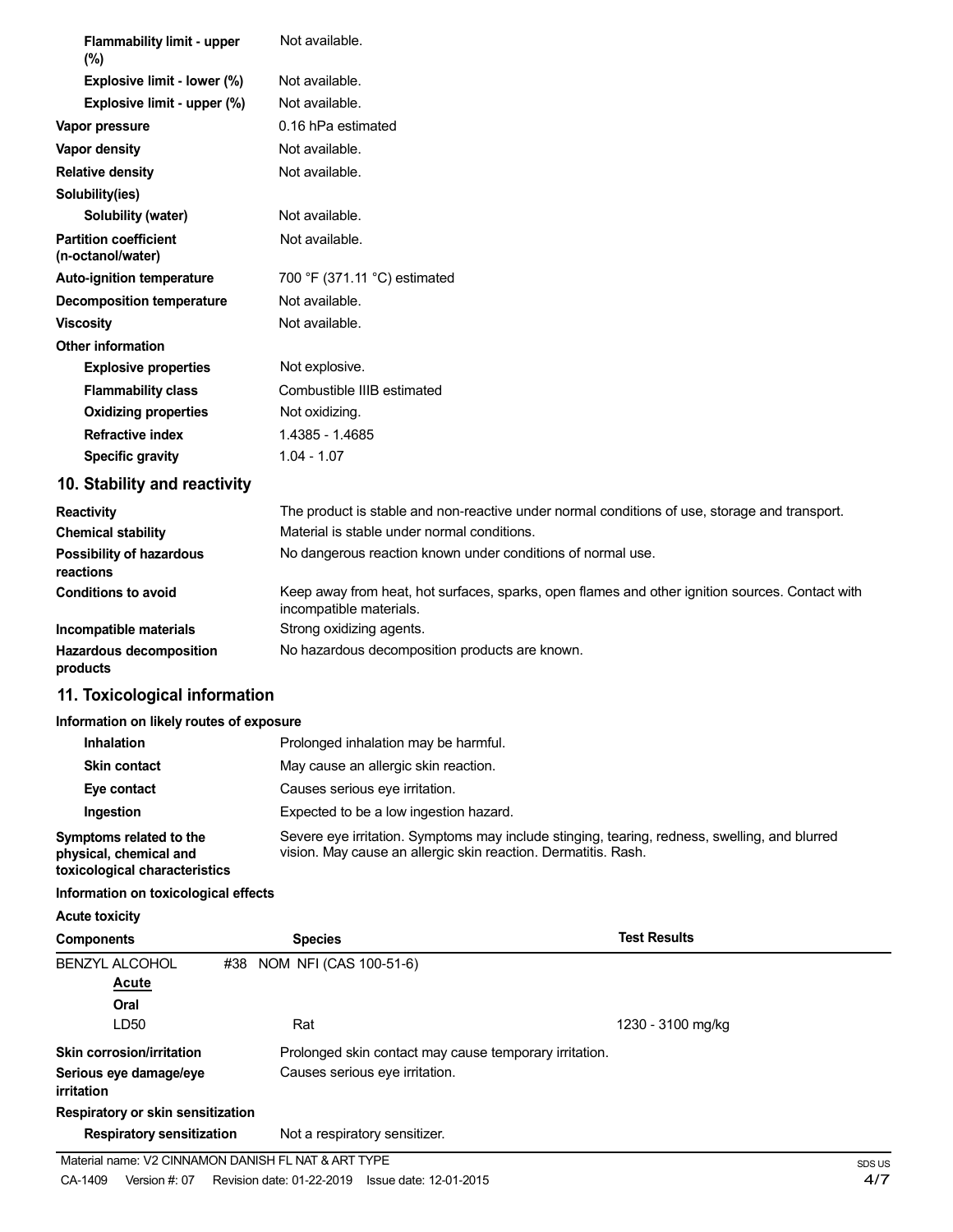| <b>Skin sensitization</b>                                                                                       | May cause an allergic skin reaction.                                                                                                                                                                                                                                                                                                              |
|-----------------------------------------------------------------------------------------------------------------|---------------------------------------------------------------------------------------------------------------------------------------------------------------------------------------------------------------------------------------------------------------------------------------------------------------------------------------------------|
| Germ cell mutagenicity                                                                                          | No data available to indicate product or any components present at greater than 0.1% are<br>mutagenic or genotoxic.                                                                                                                                                                                                                               |
| Carcinogenicity                                                                                                 | Not classifiable as to carcinogenicity to humans.                                                                                                                                                                                                                                                                                                 |
| IARC Monographs. Overall Evaluation of Carcinogenicity                                                          |                                                                                                                                                                                                                                                                                                                                                   |
| Not listed.<br>Not regulated.                                                                                   | OSHA Specifically Regulated Substances (29 CFR 1910.1001-1052)                                                                                                                                                                                                                                                                                    |
| Not listed.                                                                                                     | US. National Toxicology Program (NTP) Report on Carcinogens                                                                                                                                                                                                                                                                                       |
| <b>Reproductive toxicity</b>                                                                                    | This product is not expected to cause reproductive or developmental effects.                                                                                                                                                                                                                                                                      |
| Specific target organ toxicity -<br>single exposure                                                             | Not classified.                                                                                                                                                                                                                                                                                                                                   |
| Specific target organ toxicity -<br>repeated exposure                                                           | Not classified.                                                                                                                                                                                                                                                                                                                                   |
| <b>Aspiration hazard</b>                                                                                        | Not an aspiration hazard.                                                                                                                                                                                                                                                                                                                         |
| <b>Chronic effects</b>                                                                                          | Prolonged inhalation may be harmful.                                                                                                                                                                                                                                                                                                              |
| 12. Ecological information                                                                                      |                                                                                                                                                                                                                                                                                                                                                   |
| <b>Ecotoxicity</b>                                                                                              | Harmful to aquatic life.                                                                                                                                                                                                                                                                                                                          |
| Persistence and degradability                                                                                   | No data is available on the degradability of any ingredients in the mixture.                                                                                                                                                                                                                                                                      |
| <b>Bioaccumulative potential</b>                                                                                |                                                                                                                                                                                                                                                                                                                                                   |
| Partition coefficient n-octanol / water (log Kow)<br><b>BENZYL ALCOHOL</b><br>PROPYLENE GLYCOL<br>VANILLIN #234 | #38 NOM NFI<br>1.1<br>NOM NFI<br>$-0.92$<br>1.37                                                                                                                                                                                                                                                                                                  |
| <b>Mobility in soil</b>                                                                                         | No data available.                                                                                                                                                                                                                                                                                                                                |
| Other adverse effects                                                                                           | No other adverse environmental effects (e.g. ozone depletion, photochemical ozone creation<br>potential, endocrine disruption, global warming potential) are expected from this component.                                                                                                                                                        |
| 13. Disposal considerations                                                                                     |                                                                                                                                                                                                                                                                                                                                                   |
| <b>Disposal instructions</b>                                                                                    | Collect and reclaim or dispose in sealed containers at licensed waste disposal site. Do not allow<br>this material to drain into sewers/water supplies. Do not contaminate ponds, waterways or ditches<br>with chemical or used container. Dispose of contents/container in accordance with<br>local/regional/national/international regulations. |
| <b>Local disposal regulations</b>                                                                               | Dispose in accordance with all applicable regulations.                                                                                                                                                                                                                                                                                            |
| Hazardous waste code                                                                                            | The waste code should be assigned in discussion between the user, the producer and the waste<br>disposal company.                                                                                                                                                                                                                                 |
| Waste from residues / unused<br>products                                                                        | Dispose of in accordance with local regulations. Empty containers or liners may retain some<br>product residues. This material and its container must be disposed of in a safe manner (see:<br>Disposal instructions).                                                                                                                            |
| <b>Contaminated packaging</b>                                                                                   | Since emptied containers may retain product residue, follow label warnings even after container is<br>emptied. Empty containers should be taken to an approved waste handling site for recycling or<br>disposal.                                                                                                                                  |
| 14. Transport information                                                                                       |                                                                                                                                                                                                                                                                                                                                                   |
| <b>DOT</b>                                                                                                      |                                                                                                                                                                                                                                                                                                                                                   |
| Not regulated as dangerous goods.<br><b>IATA</b>                                                                |                                                                                                                                                                                                                                                                                                                                                   |
| Not regulated as dangerous goods.                                                                               |                                                                                                                                                                                                                                                                                                                                                   |
| <b>IMDG</b>                                                                                                     |                                                                                                                                                                                                                                                                                                                                                   |
| Not regulated as dangerous goods.                                                                               |                                                                                                                                                                                                                                                                                                                                                   |

**Transport in bulk according to Annex II of MARPOL 73/78 and the IBC Code** Not established.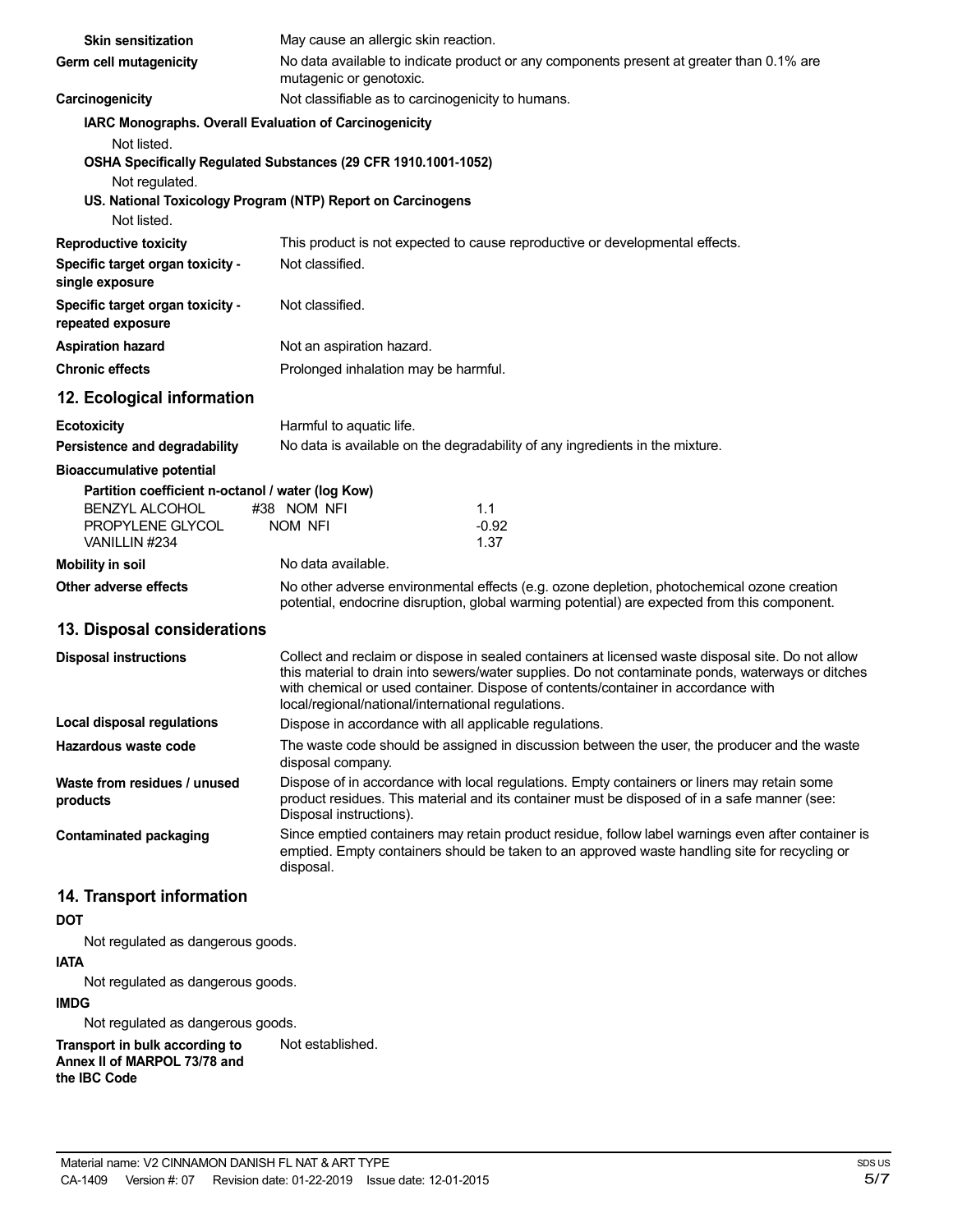# **15. Regulatory information**

| 15. Regulatory information                                  |                                                                                                                   |
|-------------------------------------------------------------|-------------------------------------------------------------------------------------------------------------------|
| US federal regulations                                      | This product is a "Hazardous Chemical" as defined by the OSHA Hazard Communication<br>Standard, 29 CFR 1910.1200. |
| <b>Toxic Substances Control Act (TSCA)</b>                  |                                                                                                                   |
|                                                             | TSCA Section 12(b) Export Notification (40 CFR 707, Subpt. D)                                                     |
| Not regulated.                                              |                                                                                                                   |
| <b>CERCLA Hazardous Substance List (40 CFR 302.4)</b>       |                                                                                                                   |
| Not listed.                                                 |                                                                                                                   |
| <b>SARA 304 Emergency release notification</b>              |                                                                                                                   |
| Not regulated.                                              |                                                                                                                   |
|                                                             | OSHA Specifically Regulated Substances (29 CFR 1910.1001-1052)                                                    |
| Not regulated.                                              |                                                                                                                   |
| Superfund Amendments and Reauthorization Act of 1986 (SARA) |                                                                                                                   |
| <b>SARA 302 Extremely hazardous substance</b>               |                                                                                                                   |
| Not listed.                                                 |                                                                                                                   |
| SARA 311/312 Hazardous<br>chemical                          | No (Exempt)                                                                                                       |
| SARA 313 (TRI reporting)                                    |                                                                                                                   |
| Not regulated.                                              |                                                                                                                   |
| Other federal regulations                                   |                                                                                                                   |
|                                                             | Clean Air Act (CAA) Section 112 Hazardous Air Pollutants (HAPs) List                                              |
| Not regulated.                                              |                                                                                                                   |
|                                                             | Clean Air Act (CAA) Section 112(r) Accidental Release Prevention (40 CFR 68.130)                                  |
| Not regulated.                                              |                                                                                                                   |

**Safe Drinking Water Act** Not regulated.

# **(SDWA) US state regulations**

# **California Proposition 65**

California Safe Drinking Water and Toxic Enforcement Act of 1986 (Proposition 65): This material is not known to contain any chemicals currently listed as carcinogens or reproductive toxins. For more information go to www.P65Warnings.ca.gov.

#### **International Inventories**

| Country(s) or region        | Inventory name                                                            | On inventory (yes/no)* |
|-----------------------------|---------------------------------------------------------------------------|------------------------|
| Australia                   | Australian Inventory of Chemical Substances (AICS)                        | No.                    |
| Canada                      | Domestic Substances List (DSL)                                            | No.                    |
| Canada                      | Non-Domestic Substances List (NDSL)                                       | No.                    |
| China                       | Inventory of Existing Chemical Substances in China (IECSC)                | No.                    |
| Europe                      | European Inventory of Existing Commercial Chemical<br>Substances (EINECS) | No.                    |
| Europe                      | European List of Notified Chemical Substances (ELINCS)                    | No.                    |
| Japan                       | Inventory of Existing and New Chemical Substances (ENCS)                  | No.                    |
| Korea                       | Existing Chemicals List (ECL)                                             | No.                    |
| New Zealand                 | New Zealand Inventory                                                     | No.                    |
| Philippines                 | Philippine Inventory of Chemicals and Chemical Substances<br>(PICCS)      | No.                    |
| Taiwan                      | Taiwan Chemical Substance Inventory (TCSI)                                | No.                    |
| United States & Puerto Rico | Toxic Substances Control Act (TSCA) Inventory                             | No.                    |

\*A "Yes" indicates that all components of this product comply with the inventory requirements administered by the governing country(s)

A "No" indicates that one or more components of the product are not listed or exempt from listing on the inventory administered by the governing country(s).

### **16. Other information, including date of preparation or last revision**

| Issue date           | 12-01-2015 |
|----------------------|------------|
| <b>Revision date</b> | 01-22-2019 |